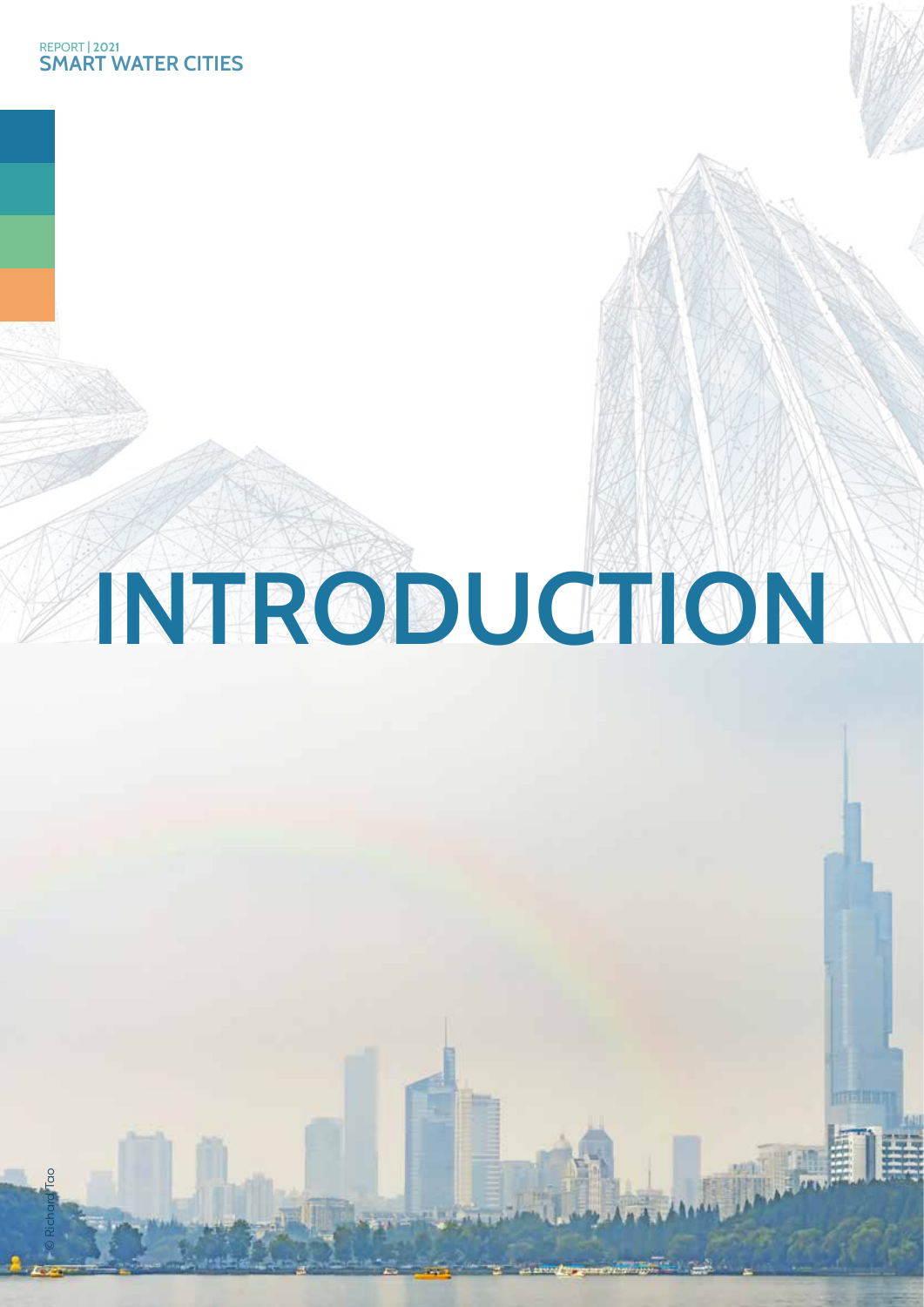The world population today is predominantly urban. The number of people living in cities has more than doubled over the last 45 years, going from 1.5 billion in 1975, to 4.3 billion in 2020. In relative terms, the proporti he world population today is predominantly urban. The number of people living in cities has more than doubled over the last 45 years, going from 1.5 billion in 1975, to 4.3 billion in 2020. In relative terms, the proportion of people living in cities has also increased: while in 1975, 37% of the total world population lived in cities, this share grew of human geographies. They are spaces where peoples, goods, and capital meet. City life is linked to many positive traits: cities symbolize modernization and cultural heterogeneity; they bring together diverse people with different sets of beliefs, customs, and traditions; and they spearhead countries' economic growth, technological innovation, and greater societal freedoms (Paunov, et al., 2019). Highly urbanised countries are generally associated with higher incomes, lower poverty rates, stronger and more resilient institutions, enhanced democratic accountability, and higher levels of gender equality.

These benefits aside, cities are currently facing large challenges. Urban life has been thoroughly impacted by climate change. The rise of the average temperature of the earth is one of the key drivers behind the increase of the frequency and intensity of extreme weather events, such as floods and droughts, which is directly affecting the life and wellbeing of millions of people and the environment (Rentschler & Salhab, 2020). Simultaneously, cities are key contributors to climate change. Although they occupy only about 3% of the world's land surface, estimates suggest that cities are responsible for 75% of global CO<sub>2</sub> emissions, with transport and buildings being among the largest contributors. They are also large energy consumers, representing almost twothirds of total global energy consumption, and producing up to 50% of the world's solid waste (OECD, 2019). In addition, cities are growing at a great rate, taking up the land and the water of the surrounding urban areas, often prime agricultural land. Many cities around the world suffer from inadequate infrastructure and uneven access to basic services which have a particularly harmful impact on vulnerable groups (FAO, 2018). Indeed, city growth has made the provision of adequate housing and essential resources more challenging, and because of mass relocation of people from rural to urban areas, city slums have formed. In addition, social problems, such as unemployment and urban poverty have increased. Cities have thus become highly inequal: individuals who grew up in the poorest neighbourhoods earn 5-6% less than those who grew up in the most affluent, while life expectancy can vary by 20 years from one neighbourhood to another within cities such as Baltimore (USA) or London (UK) (OECD, 2019). These inequalities are posing questions as to how better prepare our societies for providing the necessary protections, healthcare, and welfare needed for a larger, aging, and more complex urban population.

The management of water resources and the provision of water services in urban areas have also posed serious challenges. The World Meteorological Organization (WMO) reports that water-related hazards have dominated disasters over the past 50 years, causing severe damage to cities (WMO, 2021). Disasters, such as storms and floods, have resulted in some of the largest human and economic loss. Between 1970 and 2019, storms and floods caused 635,932 deaths and brought about 636 billion USD in losses. Due to urbanization and increasing populations in cities, this water-related damage has a greater impact on city life. Urbanization impacts the water cycle. Urban surfaces are often covered by buildings, asphalt, and other materials. This prevents rainwater from being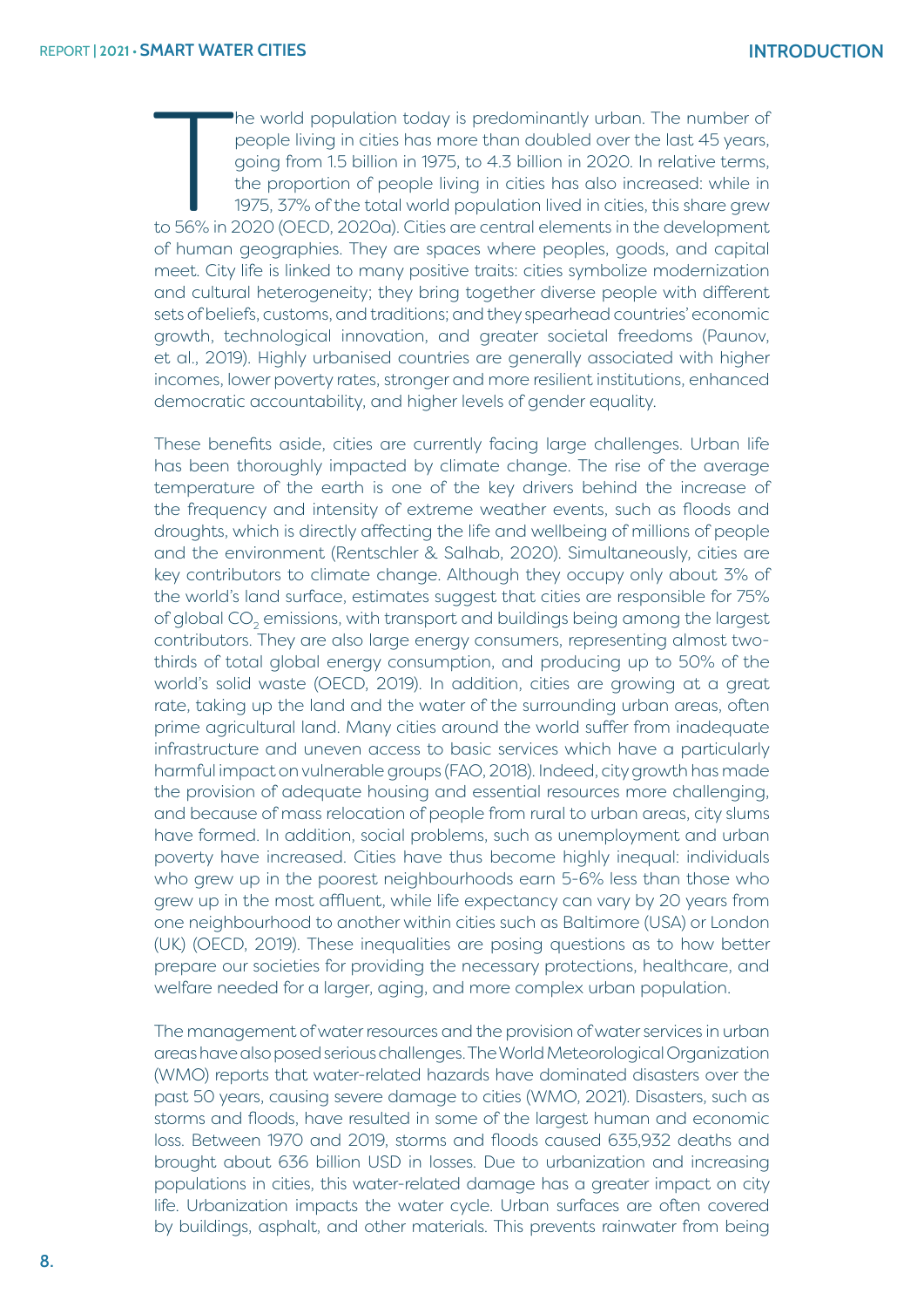absorbed into the soil, thus interrupting the natural water cycle. Rainwater in cities can thus easily become contaminated when it encounters pollutants such as metals, litter, or oil. Polluted water then flows directly into the rivers.

Significant progress has been made in access to water services in the last 20 years, and thus over 1 billion people have gained access to piped water supplies between 2000 and 2015 alone. Improvements have been seen in Latin America and the Caribbean, Eastern Asia, and South-Eastern Asia. These regions are on track to achieve universal access by 2030. However, significant water, sanitation, and hygiene (WASH) challenges continue to exist. 844 million people still lack a service to secure basic drinking water, having to either use sources with water collection times exceeding 30 minutes, unprotected wells and springs, or to take water directly from surface water sources. These come with severe health risks. Basic sanitation is also largely inaccessible for a large proportion of the world population, particularly in the sub-Saharan Africa and Central and Southern Asia. While improvements have been reported, 2.3 billion people in the world still lack basic sanitation (UNICEF & WHO, 2019). Adequate surface water drainage continues to be problematic in both rural and urban areas.

Water service provisions tend to be better in cities than in rural areas across all world regions due to "economies of agglomeration", i.e., the fewer costs/per person of providing services in highly dense area (OECD, 2020a), but ensuring an adequate management of water resources and providing urban water services in larger cities are difficult tasks. Aging infrastructure is largely responsible for water leakage in cities. According to a study conducted by the World Bank, the world's annual volume of water loss is about 32 billion cubic meters. Developing countries, many of which are undergoing rapid urbanization, are responsible for approximately half this loss. Water leakage is detrimental to cities, as it leads to the waste and overconsumption of valuable resources. Water treatment facilities, which consume a lot of energy and water, must compensate for these losses. However, laying down new water mains, retrofitting water infrastructure, planning, and building adequate water treatment in urban areas are all technically complex and financially demanding measures. Besides, urban water measures are closely intertwined with other policies such as land use and spatial design, public services provision (electricity, gas, and transport), and social inclusion, etc. These measures involve actors with likely different and often conflicting interests. Under these circumstances, long-term planning and a comprehensive, inclusive, and robust approach to water governance framework is necessary.

Information and Communication Technologies (ICTs) have been called to play a key role as facilitators of change and progress for cities. Set against a background of large global trends, the use of ICTs is frequently presented as a powerful strategy for "smart" development, i.e., economic development that encompasses the use of ICTs and environmental sustainability. From this perspective, ICTs facilitate and make possible clean development in infrastructure and service provision in sectors as diverse as energy, buildings, transportation, waste, safety and security, health care, and education (ITU, 2016). The ultimate effects of these technologies cannot be predetermined, particularly in a changing international context of climate change, population growth, and pandemics. However, evidence of their positive impact has been documented (ITU, 2020).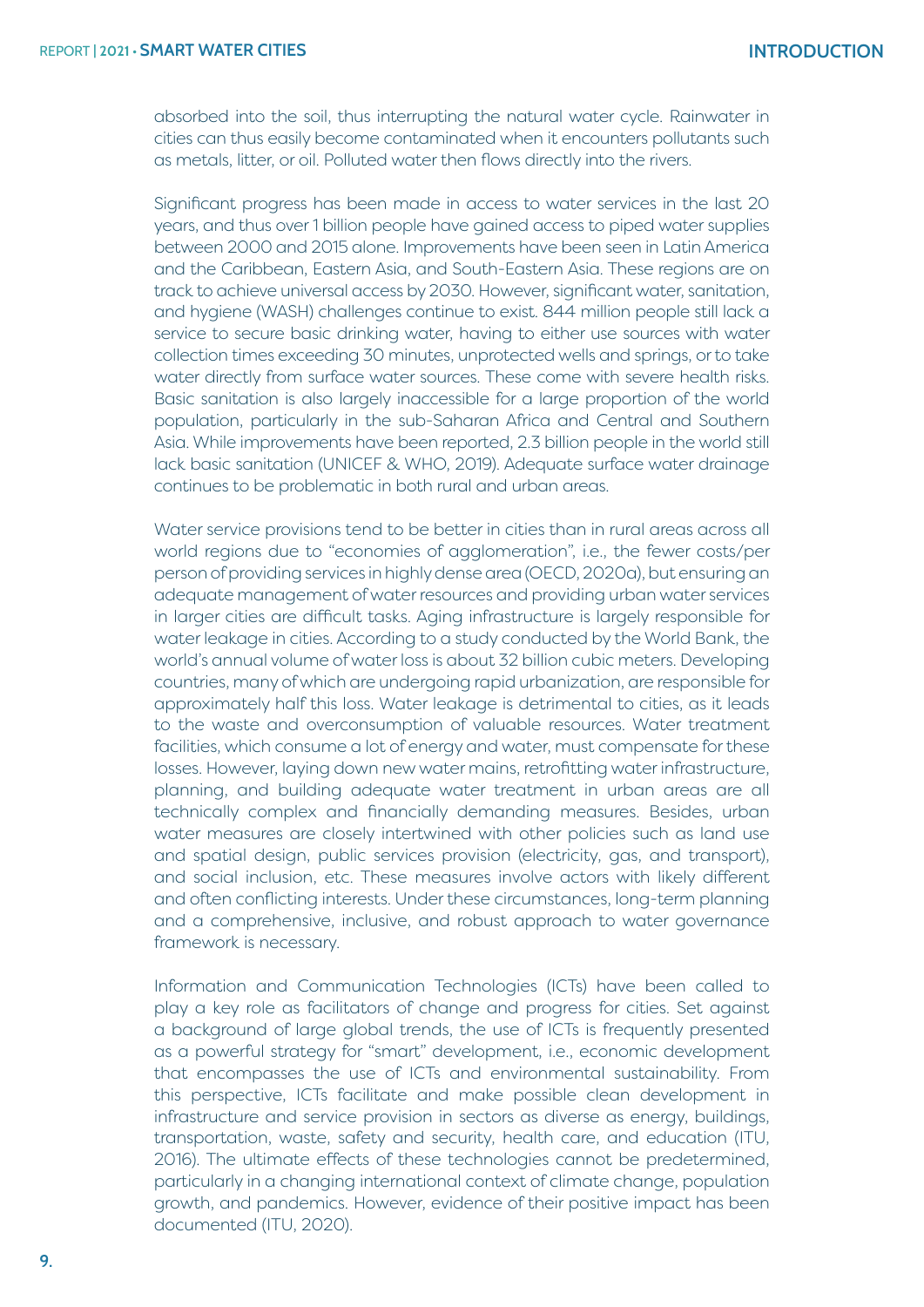The role of ICTs in urban water management, though relevant, poses challenges that require attention. Cities have thoroughly transformed natural water habitats: pavements and buildings have reduced water infiltration, increased water run-off, and pollution, as well as limited the recharge of groundwater supplies, amongst other steps. In addition, as centres for research and innovation, cities have been at the forefront of a fast-tracked trend to use intelligent technologies to provide solutions and improved services to existing and upcoming urban challenges. The number of local smart initiatives that carry the "Smart City" name has increased at great speed in the last two decades worldwide, showing a growing interest in how technologies can influence and change city life. These initiatives adjust to the local circumstances and have different features, but they all share the adoption of ICTs in local sectors and services as a desirable objective (OECD, 2020a).

In the urban water sector, the adoption of smart technologies has been growing steadily over the past decade – although at a slower pace than other sectors such as energy, transport, agriculture, and communication. Today we have examples of the use of smart water technologies in many different urban settings, and yet, despite the importance of water for the development of cities and of the increasing use of ICTs in the sector, we lack an adequate instrument to examine and compare urban water management in different cities, and the impact that ICTs may have in urban water systems.

## **The Smart Water Cities Project – Stage 1 Identifying Smart Water Cities**

The present report is the first output of a three-year research project entitled "Smart Water Cities Project". The project, conducted collaboratively between K-water, AWC, and IWRA, aims to contribute to the knowledge sharing of smart water technologies in urban environments around the world and to promote their implementation (see Box 1).

The Smart Water Cities project's main objective is to develop an instrument for measuring and evaluating smart urban water management in cities around the world to form a global standard and certification scheme for Smart Water Cities. This instrument will serve to examine and compare the management of urban water resources both in existing cities (e.g., developing/developed cities; growing/shrinking cities) and in future cities being planned. This global standard and certification scheme will provide integrated and comprehensive information on the urban water status, and will offer advice and guidance to cities and communities for becoming smart(er) (e.g., what are the strengths of a city in water resources management? What should be improved in the city? How? In which area? With what kind of solutions/institutional frameworks/ resources would it help? etc.) The global standard and certification scheme will contribute to the development of capacities and decision-making functions of local water providers and communities as well as for authorities, in both a qualitative and quantitative manner.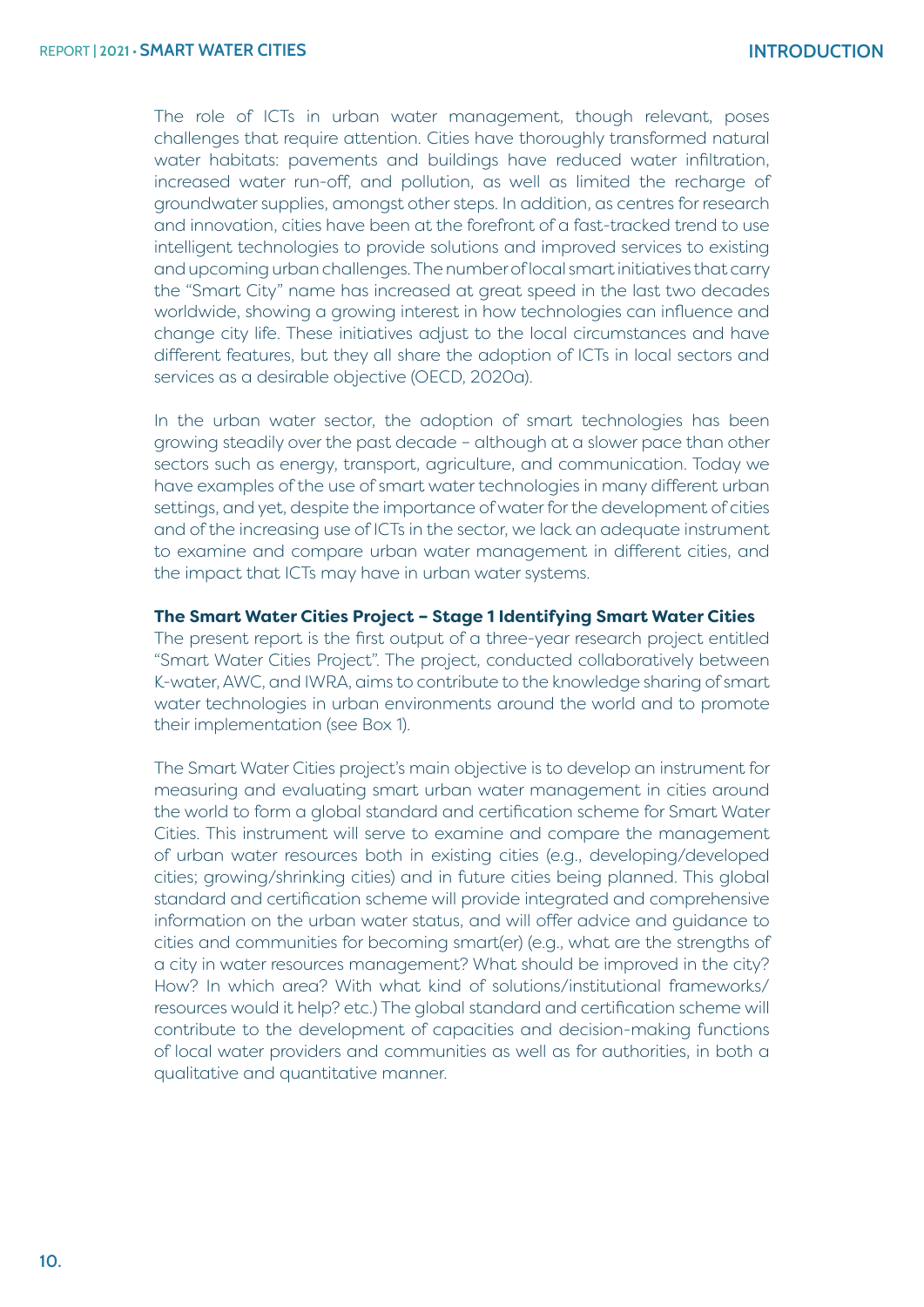## Box 1. Smart Water Cities Project Organizations



K-water is a government-owned corporation for comprehensive water resource development, providing both public and industrial water in the Republic of Korea, established in 1987. K-water has a large pool of practical engineering expertise regarding water resources and has championed Smart Water technologies for several years.



The AWC is a non-profit, non-governmental organization established in 2015. The AWC is a new innovative regional cooperation body that sets solving the water issues faced by Asia as a core value, and aims to seek scientific and technological solutions and suggest concrete implementation plans.



The IWRA is a non-profit, nongovernmental organization established in 1971. It is a cross-disciplinary, membershipfocused, international association that uses events, projects, publications and research to facilitate and inspire dialogue, knowledge sharing, and science-based solutions for the sustainable management of water resources across all sectors, scales and communities at the interface between science and policy.

With this overall goal, the Smart Water Cities project is divided into three phases, each with their own objectives and tasks. The first phase, to which this report belongs, is called "Identifying Smart Water Cities". It contains two objectives:

- First, to examine the water urban challenges that cities face around the world, the global agenda on Smart Water Cities, the national/local policies and strategies on smart cities and water resources management, and the main features of a Smart Water City;
- Second, to analyze existing standards and certification schemes dedicated to urban sustainability and to learn from their examples.

This background work is fundamental. Identifying the water challenges that cities confront daily, as well as surveying the concepts, existing practices, and the debate on smart urban development, are necessary feats for developing an effective methodology for examining, comparing, and benchmarking Smart Water Cities around the world.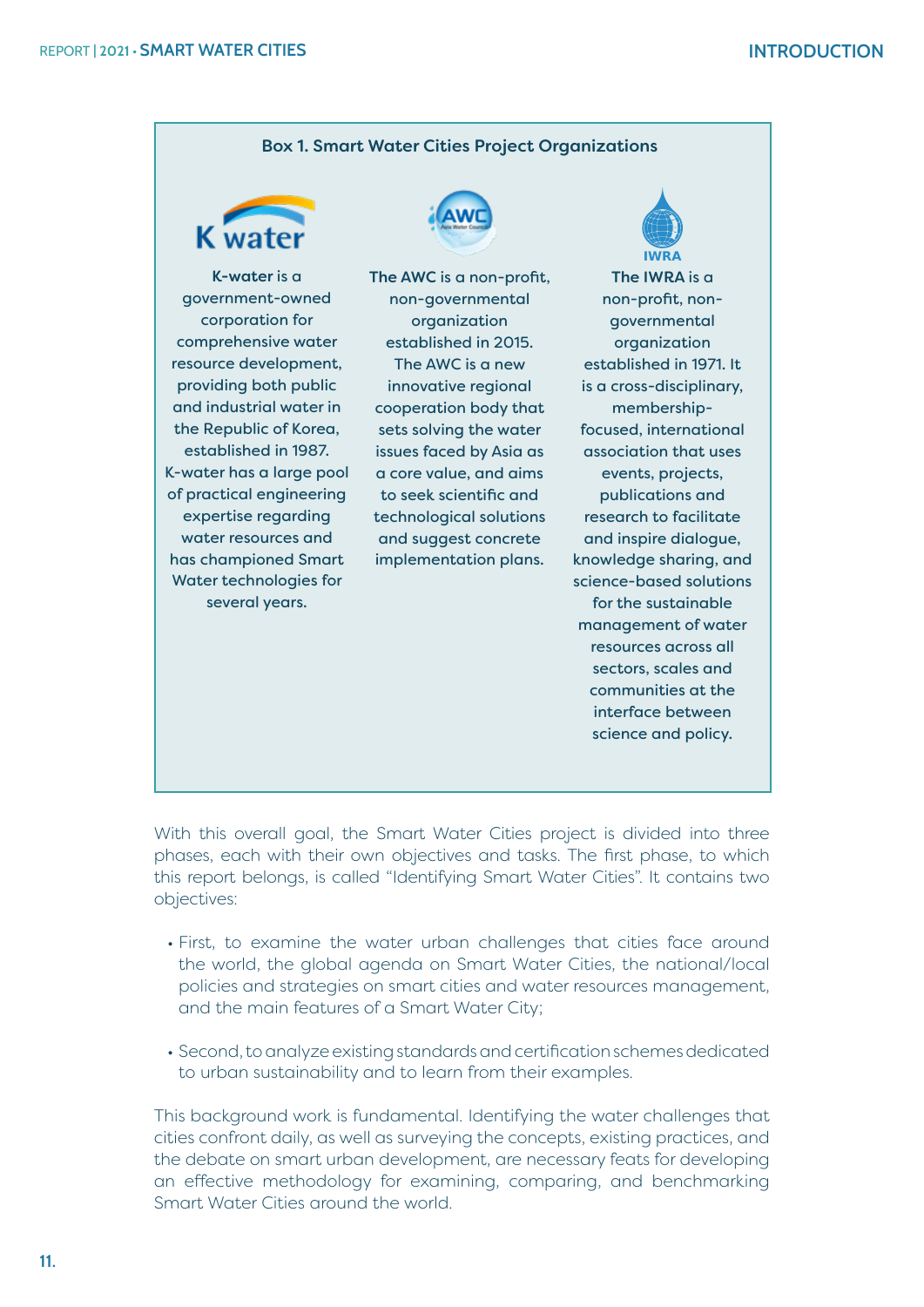The other two stages of the project are entitled "Developing Standards" and "Certification". These phases will develop new standards framework and Key Performance Indicators (KPIs) for Smart Water Cities, respectively, as well as propose a new internationally recognised certification scheme for Smart Water Cities in the coming years (see Box 2).

| <b>Box 2. The Smart Water Cities Project</b> |                                                                                                                                                                                                            |                                                                                      |                                                                |
|----------------------------------------------|------------------------------------------------------------------------------------------------------------------------------------------------------------------------------------------------------------|--------------------------------------------------------------------------------------|----------------------------------------------------------------|
|                                              | <b>PHASE1</b><br><b>Identifying Smart</b><br><b>Water Cities</b>                                                                                                                                           | <b>PHASE 2</b><br><b>Developing</b><br>standards                                     | <b>PHASE 3</b><br>Certification                                |
| Period                                       | 01.2021~12.2021                                                                                                                                                                                            | $01.2022 - 12.2022$                                                                  | 01.2023~12.2023                                                |
| Goal                                         | <b>Analysis of Smart</b><br><b>Water Cities, global</b><br>agenda, regional/<br>national policies<br>and strategies,<br>global standards<br>frameworks and<br>certification<br>schemes and case<br>studies | <b>Development of KPIs</b><br>for Smart Water City<br>and certification<br>protocols | Pilot testing of the<br>certification scheme<br>and guidelines |

Following the objectives of phase 1 of the project, the present report is divided into two main parts:

**Part 1** defines what a Smart Water City is. To do this, it examines the main features of cities, the different functions that water fulfils in the urban environment and the water challenges that world cities are facing. From this examination, a Smart Water City is defined not just as a city that implements ICTs to provide water services, but one that improves urban sustainability and, ultimately, the quality of life of its citizen. This is in thanks to the adoption of these technologies in different stages of the urban water cycle, as well as to the adoption of sound policies and government strategies in close collaboration with relevant companies/agencies.

In addition, Part 1 provides illustrations of how cities around the world have dealt with current water challenges. Figure 1 presents 9 comparative case studies to show the variety of measures adopted in different contexts, their impact on people, communities, and the environment, and the barriers and enablers to their implementation. The cases have been written by scholars and practitioners that have submitted their case studies proposals in an open call issued by IWRA, K-Water and AWC. Their proposals were selected for development into case studies as part of this report. The full version by the authors can be found in the annex.

To ensure a diverse range of case studies for the report, various selection criteria have been employed. These include: the geographical location and type of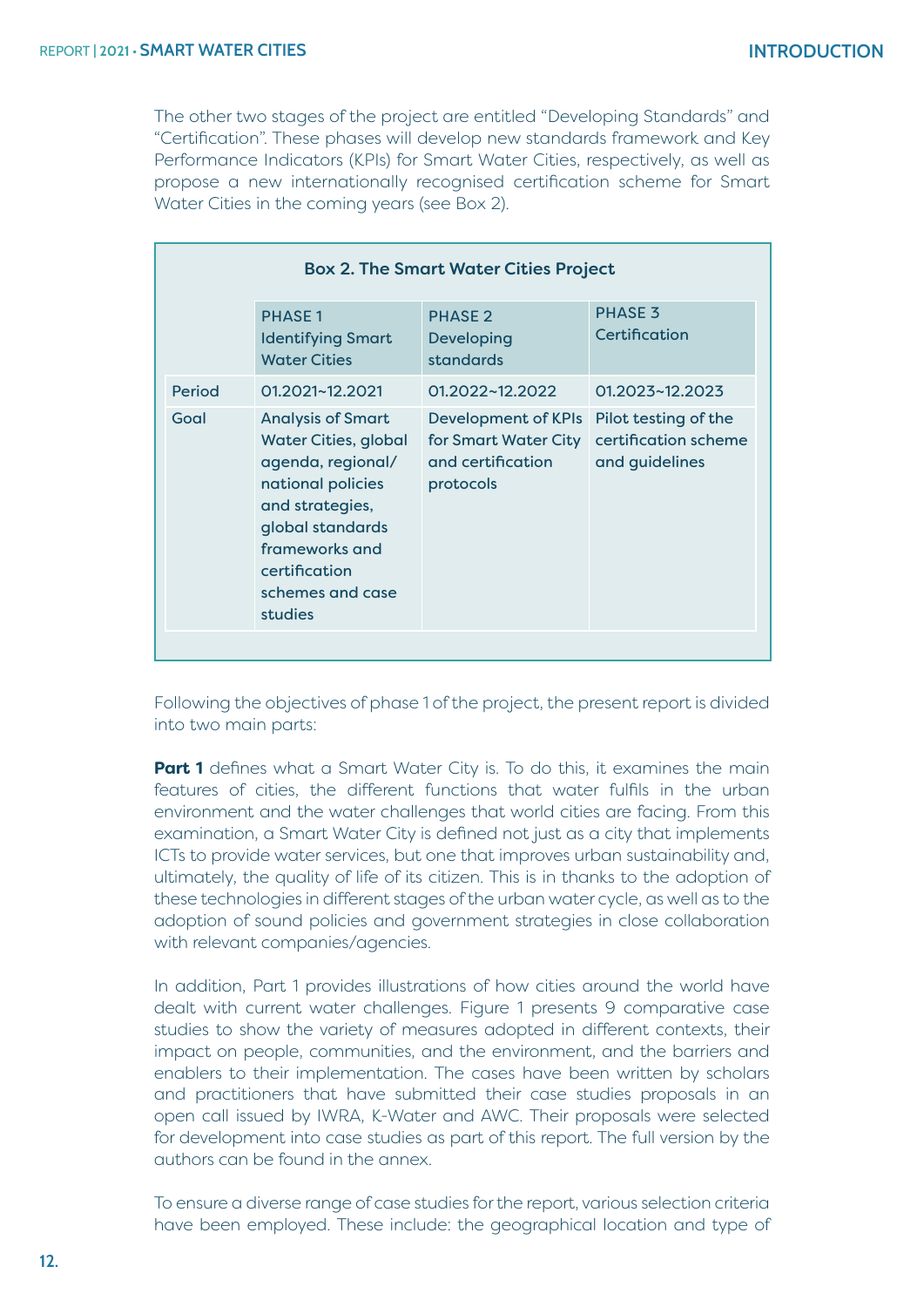city; respective water challenge; and national/local policies and strategies. As a result of this criteria, cases are diverse. Some concern small municipalities, such as Algarrobo in the south of Spain, whereas others, such as New York City (USA), represent larger and more complex cities. Some, such as Mumbai (India), are considered ancient cities, whereas others, such as the Busan Eco Delta City (BEDC), in Busan (Republic of Korea), have not yet been built. The challenges faced across these case studies are also diverse: water scarcity, flooding, water pollution, and infrastructure aging–to name a few. Some chapters, such as Heredia (Costa Rica) present a single urban challenge and a small-scale solution, whereas others, such as BEDC, take a larger viewpoint to consider various urban water challenges simultaneously and to present the urban solutions that authorities have adopted. Finally, the report presents examples of how a similar initiative has been implemented under different circumstances and with very distinct implications. Such is the case of Ciudad Juarez (Mexico), Hong Kong (China) and Mumbai (India) with the implementation of smart meters.

These cases do not seek to provide a prescriptive list of interventions that cities ought to put in place, or an exhaustive account of all smart solutions. Rather, they illustrate the status of urban smart practices in world cities today, as well as the successes, and occasionally also the failures, of urban smart water measures. All in all, these examples show how a multitude of institutions, technologies and practices have emerged and implemented with the aim to manage urban water resources more efficiently and to create more liveable cities. They present real-life evidence of the elements that a future global certification scheme for Smart Water Cities needs to be aware of and to take into consideration.



**Part 2** of the report examines and compares eight global standard indicators and certification schemes developed by different public and private organizations. The objective of this part of the report is to learn from these standards and to draw lessons applicable to the development of future certification schemes for Smart Water Cities.